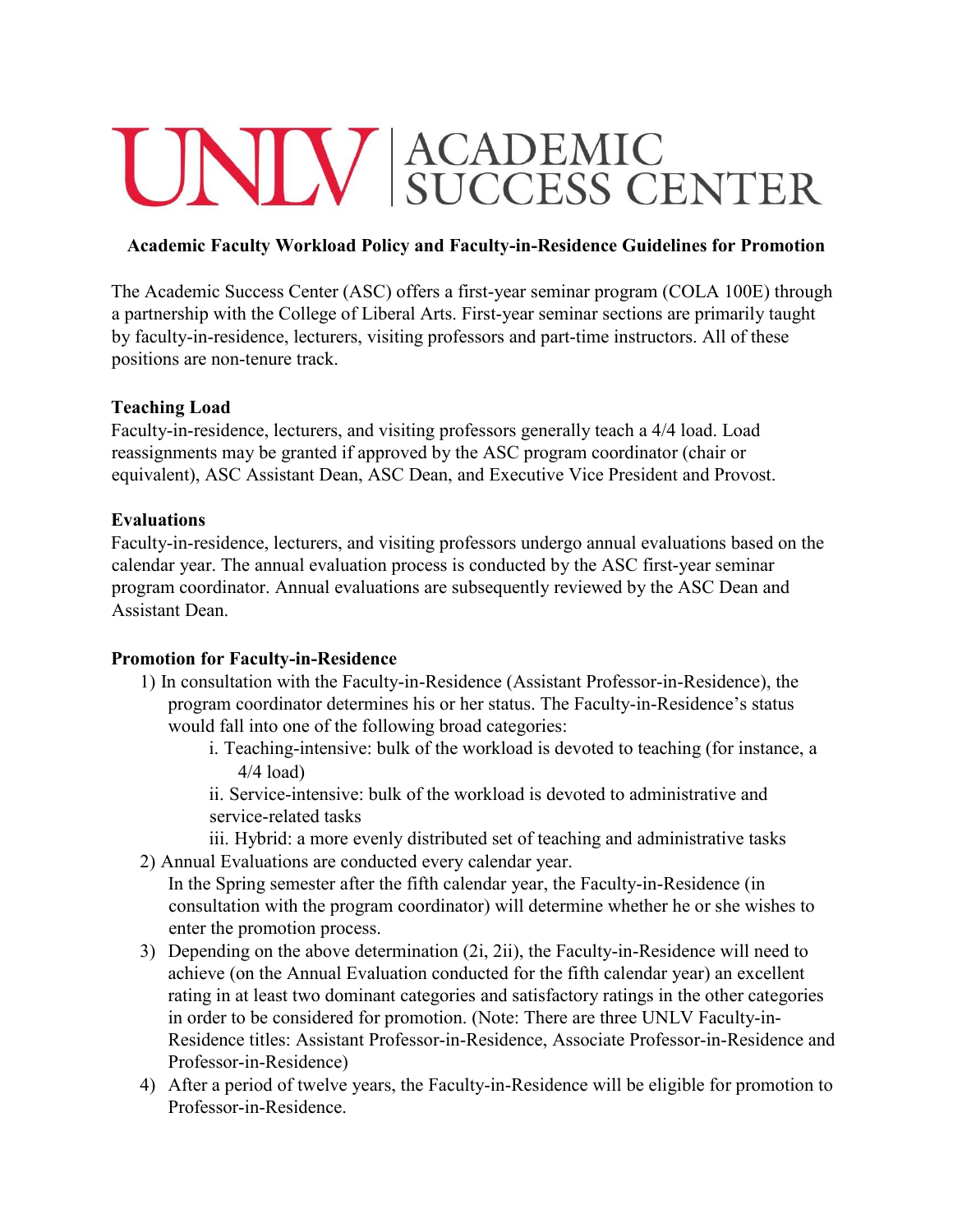- 5) Each incoming Faculty-in-Residence should be assigned a departmental mentor.
- 6) Below are guidelines (mostly adopted from the Department of Sociology) for faculty-inresidence in regards to teaching and service. The committee would encourage adding criterion that assesses the faculty-in-residence's inclusion of the UULOs within his or her courses and syllabi. The idea is to create a checklist or menu of criteria that will be used in faculty-in-residence evaluations.
- 7) Classroom observations can be used as a component of the annual evaluation process.
- 8) Faculty-in-residences should create a Teaching/Service Portfolio for promotion consideration.

## **Teaching**

Strong teaching is viewed as a critical component to an effective first-year seminar program. In keeping with UNLV's student-centered focus, candidates for promotion are expected to demonstrate a commitment to excellence in the classroom. Candidates are also expected to show willingness to mentor undergraduate students through research, service, scholarship programs and other professional avenues.

The following general information related to teaching is suggested for inclusion in the candidate's portfolio:

- (a) Evaluations for all courses taught at UNLV, with GPA, enrollment, and type (e.g., pilot course, modular) indicated for each
- (b) Statement on teaching philosophy and methodology
- (c) Special teaching responsibilities and related assignments: teaching workshops and seminars, honors courses and advising, independent study courses supervised; internships supervised, membership on student committees; number of degree recipients for which the candidate is/was mentor
- (d) Awards: teaching awards, University teaching awards, system teaching awards, professional association teaching awards and others
- (e) Placement and success of students if applicable;
- (f) Annual evaluations and other types of assessment and feedback
- (g) Teaching-related scholarship and publications
- (h) Development of innovative teaching models, tools or collaborative processes
- (i) Inclusion of the University Undergraduate Learning Objectives (UULOs) in courses and syllabi

### **Service**

Professional service is an integral part of faculty duties in the Academic Success Center. Candidates for promotion are expected to demonstrate commitment to service activities at the unit, center and university levels. In all cases, service is evaluated so that weight is given to leadership, time, effort, and breadth of service. For example, being chair of a laborious committee will weigh more than being a member of a less laborious committee.